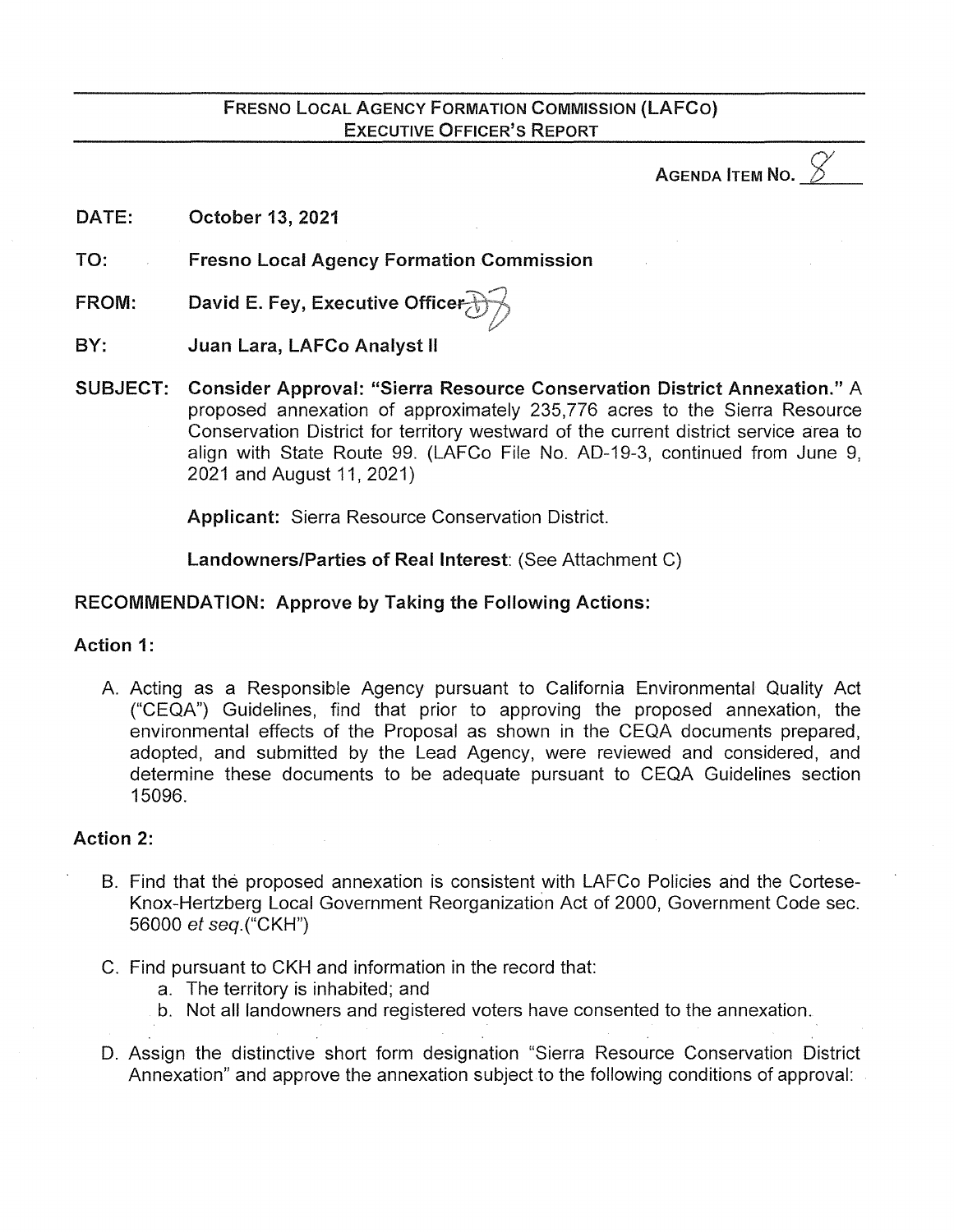- a. Pursuant to Fresno LAFCo Policy 103-05, the Executive Officer shall record the approved application if all conditions have been satisfied and once, he or she has determined that the facts pertaining to the application during the time of recording are materially similar to those facts considered by the Commission when the application was approved. Facts, as used in the proceeding sentence, is defined to include, but is not limited to, whether or not the proposed project is materially similar to the project described in any application before the Commission.
- b. Submittal of corrected legal description and map.
- E. Find that on September 22, 2021, notice was given pursuant to state law and disclosed that there is potential for the extension or continuation of any previously authorized charge, fee, assessment, or tax by the local agency in the affected territory, and that the Commission intends to waive protest proceedings pursuant to Government Code section 56663(a)(b)(c) unless written opposition is received before the conclusion of the Commission proceedings.
- F. Waive further Conducting Authority Proceedings and order the annexation subject to the requirements of CKH.
- G. Find that no written opposition to the proposal was received prior to the conclusion of the hearing and approve the proposal subject to the requirements of CKH, the 30-day reconsideration period, and compliance with all of the above conditions, and waive further conduction Authority Proceedings.

#### **-Or-**

H. If written opposition to the proposal was received prior to the conclusion of the hearing, approve the proposal subject to the requirements of the CKH, the 30-day reconsideration period, and compliance with all of the above conditions, and direct staff to set a protest hearing pursuant to the requirements of the CKH

#### **Alternative for Commission Action**

#### **Alternative Actions: Deny or modify application AD-19-03**

If the Commission denies application USOl-193, proposed annexation AD-19-03 will not be consistent with the extant Sierra Resource Conservation District ("Sierra RCD") Sphere of Influence ("SOI"). In this case, staff recommends that the Commission deny without prejudice application AD-19-03.

If the Commission modifies application USOl-193, then approval of proposed annexation AD-19-03 in conformance with modified USOl-193 is recommended.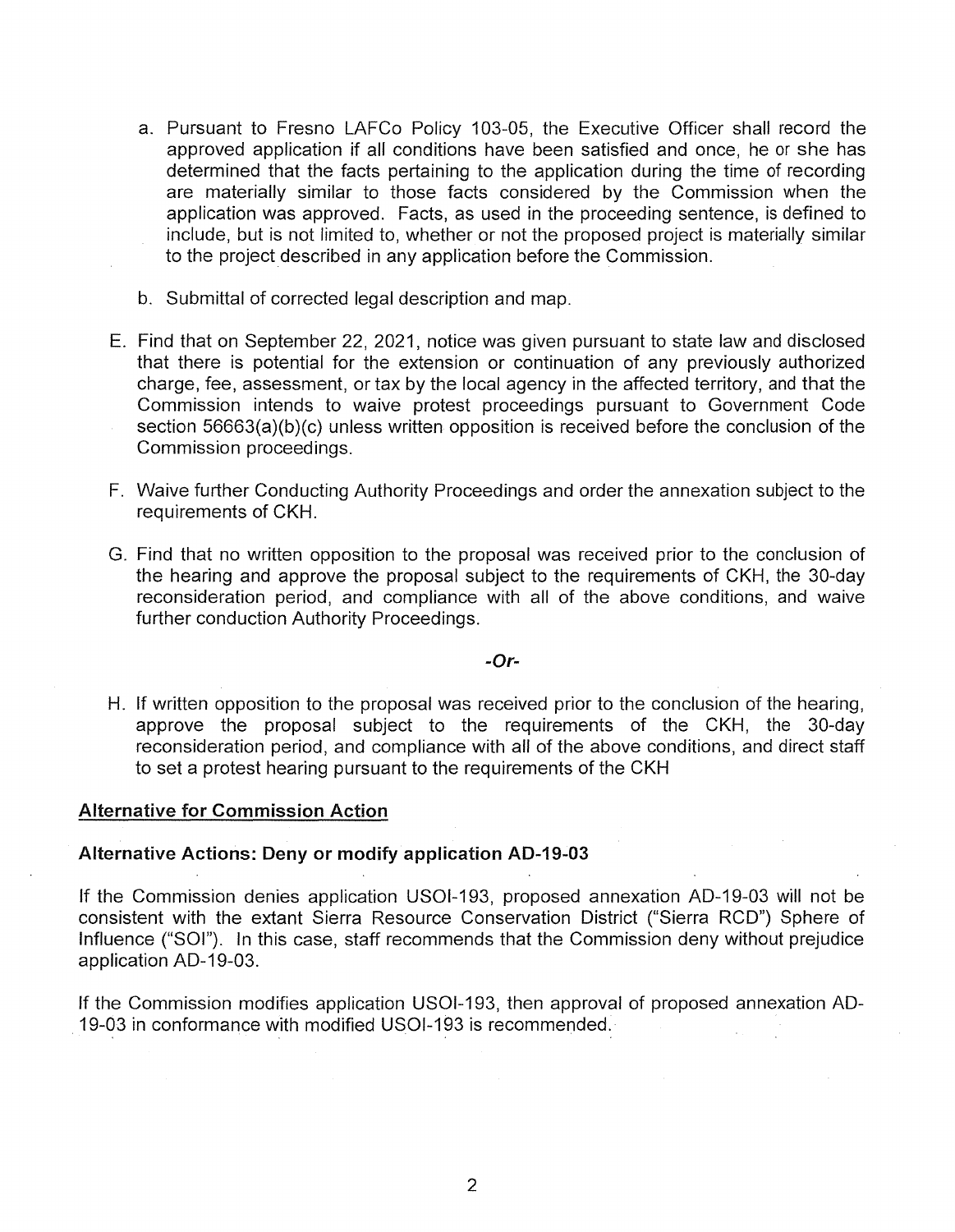### Executive Summary

This item has been continued twice to allow the affected special districts and Sierra RCD to work on a mutual resolution that addresses the agencies' concerns with LAFCo applications USOl-193 and AD-19-03. The affected special district consists of Alta Irrigation District ("AID"), Consolidated Irrigation District ("CID"), Kings River Conservation District (("KRCD"), Central Kings Groundwater Sustainability Agency ("CKGSA"), and Fresno Irrigation District ("FID").

### **Discussion**

On July 2019, Sierra RCD filed a SOI update application (File No. USOl-193) requesting LAFCo to include approximately 235, 776 acres into the Sierra RCD SOI that would expand the District westward to align with State Route 99. The SOI update was necessary to support the District's concurrent annexation application (File No. AD-19-03) to annex the affected territory into Sierra RCD's service area.

On June 9, 2021, the Commission approved an update of the Sierra RCD Municipal Service Review (LAFCo File No. MSR-21-7) prepared pursuant to Government Code section 56430. The Commission then voted unanimously to continue the hearing on the Sierra RCD SOI update application (USOl-193) and the subsequent annexation application (AD-19-03) to the August 11, 2021 LAFCo hearing. The purpose of the continuation was to allow the affected special districts to work with Sierra RCD to find a mutually agreeable resolution that addresses the agencies' concerns with the applications.

The Commission then voted unanimously to continue the hearing on the Sierra RCD's Sphere of Influence amendment application USOl-193 and related annexation application AD-19-03 to August 11, 2021. The purpose of the continuation was to allow several special districts in opposition to the applications and the Sierra RCD to continue dialog on a mutually agreeable resolution.

On August 11, 2021, the Commission reconvened to consider application USOl-193 and AD-19-03. The Commission was informed that the agencies did not reach a mutual resolution within the 60-day negotiation period.

The Sierra RCD general manager informed the Commission of his efforts to address the affected special districts' concerns even though there was not a clear issue that the District could address within the Sierra RCD's purview. Sierra RCD is not a taxing agency and does · not have that authority to regulate or manage water supplies. The affected special districts affirmed their opposition to Sierra RCD's applications because of the potential risk to existing and future water supplies.

During the public hearing, the FID general manager expressed to the Commission that the affected special districts preferred the "status quo," if that was not acceptable to the Commission then the affected special districts would ask for additional time to discuss a potential written agreement with Sierra RCD. The primary issue was "water related" goals and language included in Sierra RCD's five-year Long-Range Plan for years 2020 through 2025.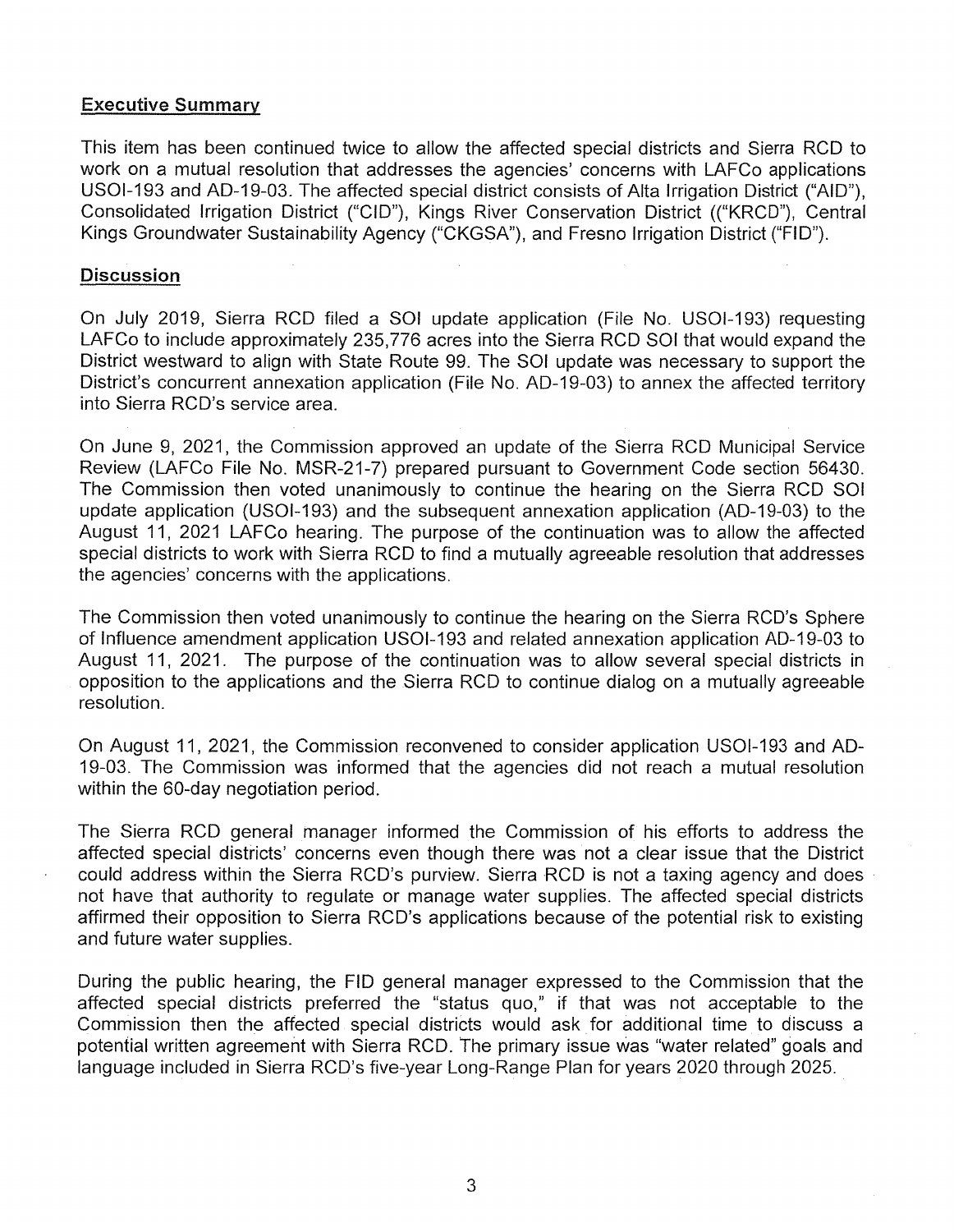An alternative to the boundary change was suggested by a Commissioner for the agencies to consider during negotiation. Perhaps exploring the options of entering into a Memorandum of Understanding or a Joint Powers Agreement for resource conservation services may allow the agencies to partner together on projects in the affected territory without the need to alter the boundaries of the Sierra RCD.

The Sierra RCD general manager and the FID general manager on behalf of the affected special districts expressed their willingness to work together if an additional 60-day negotiating period was approved by the Commission.

After closing the public hearing, the Commission unanimously voted to continue the hearing to allow an additional 60 days for the parties to negotiate in good faith and seek a resolution and report back to the Commission at its October 13, 2021 hearing.

### **Staff Analysis**

After the 60-day continuation of the hearings for USOl-193 and AD-19-3, LAFCo has not received written evidence that identifies an occasion where a duplication of services occurred among Sierra RCD and either AID, CID, FID, CKGSA, or KRCD.

As October 6, 2021, the affected special districts and Sierra RCD have not reached a mutual agreement.

#### Proposal/Land Use

- The Proposal consists of the annexation of approximately 235,776 acres.
- Information related to the Proposal's affected territory, land use, proposed development, special districts, surrounding areas, and existing/proposed services can be found on Attachment A.
- Should the Commission approve the concurrent SOI update, all affected territories will be within the Sierra RCD sphere of influence and are contiguous to the District's service area (Attachment B).
- No zone change is proposed as all affected territories are not proposed for development.
- The territory is inhabited.

### Revenue and Tax Code Section 99 (b)

On July 22, 2020 LAFCo issued a notice for jurisdictional change under Revenue and Taxation code section 99(b) to the Fresno County Assessor-Recorder and the Fresno County Auditor Controller/Treasure-Tax Collector. Upon receiving the notice these agencies are to commence calculations and negotiations to determine the amount of property tax revenues to be exchanged between the local agencies whose service area or service responsibility will be altered by the change.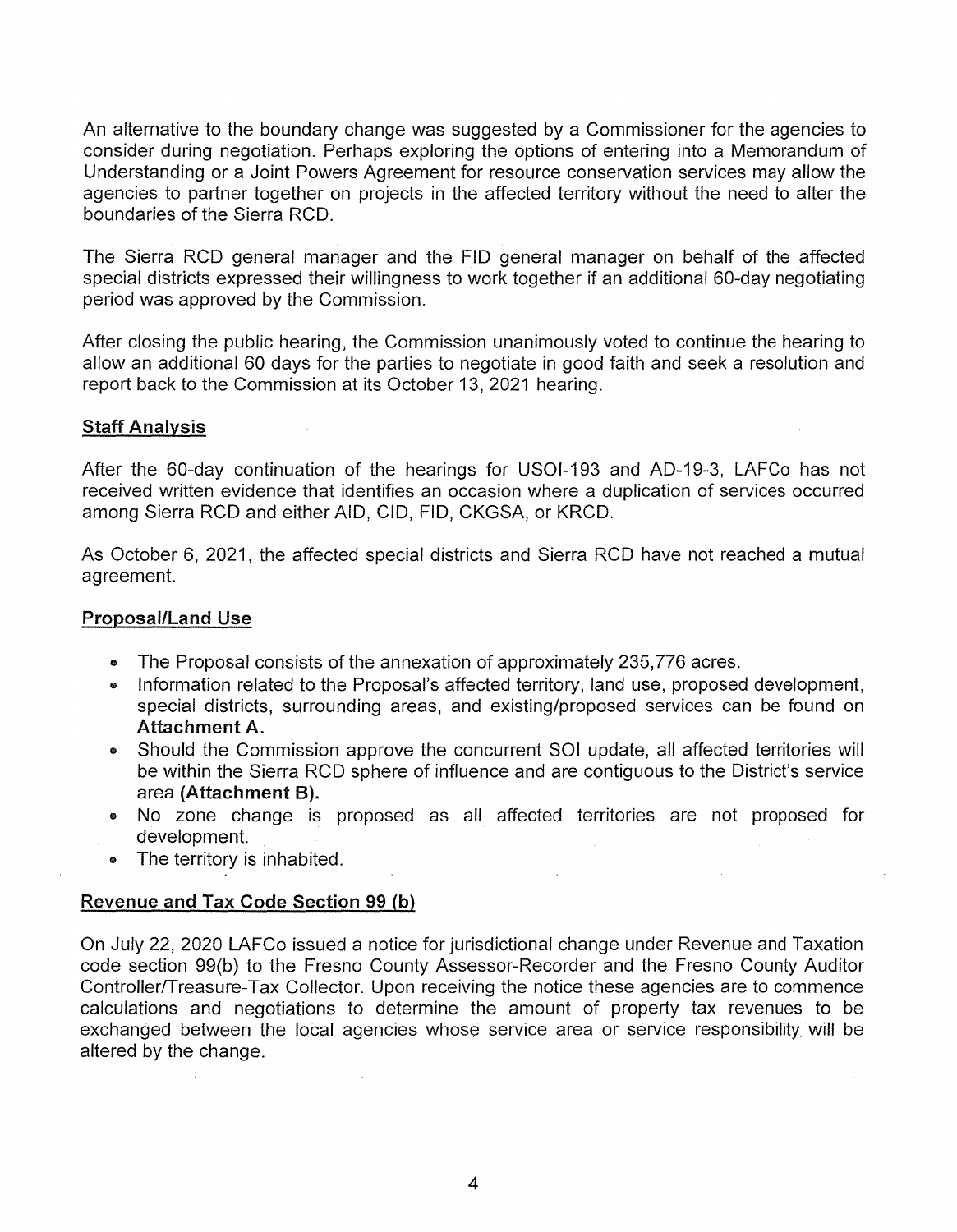The Sierra RCD general manager advised staff that because the District did not collect, nor did it intend to collect property tax revenue, it did not want to proceed with the tax revenue exchange negations under Revenue and Taxation code section 99(b) for the affected territory.

Sierra RCD does not have a regular source of revenue such as fees for services, property taxes, or special assessments. Its future service capacity is anticipated to be funded through the District's ability to secure project-specific state grants and contributions.

### Sustainable Groundwater Management Act ("SGMA")

Former Governor Edmund G. Brown Jr. signed California's SGMA into law on September 16, 2014. This three-part legislation requires local agencies to develop groundwater sustainability plans that are compatible with their regional economic and environmental needs. SGMA creates a framework for sustainable local groundwater management for the first time in California's history.

SGMA requires local agencies to form Groundwater Sustainability Agencies ("GSA's") in local groundwater basins by June 2017 and requires the adoption of Groundwater Sustainability Plans ("GSP's") for groundwater basins deemed high priority by year 2020.

Portions of the affected territory are in the Kings River East GSA, North Kings GSA, Central Kings GSA, and South Kings GSA and will be represented by the GSA in which they are located in.

#### Environmental Determination

The Sierra RCD, acting as "Lead Agency" under CEQA, determined that the proposal is ministerial in nature. The proposed Sierra RCD annexation will not change existing land uses nor change the land use designations depicted by the Fresno County General Plan. Since it can be seen with certainty that the proposal does not have the potential to result in a significant effect on the environment, it is not subject to CEQA pursuant to CEQA Guidelines section 15268 and Public Resources Code section 21080 (b)(1), Ministerial. On July 24, 2019, the Sierra RCD filed a Notice of Exemption with the Fresno County Clerk (#E20190000260).

As a "Responsible Agency" pursuant to CEQA Guidelines, the Commission is required to independently review and consider the environmental review for the proposed SOI update prior to reaching its decision. Therefore, the LAFCo, finds that it can be seen with certainty that the SOI update does not have the potential to result in a significant effect on the environment, and that the SOI update is not subject to CEQA pursuant to CEQA Guidelines section 15061 (b)(3). Therefore, the proposal is exempt from environmental review.

Pursuant to CEQA Guidelines section 15096(i), if the Commission determines that these documents are adequate, A Notice of Determination will be prepared and filed with the County of Fresno Clerk's office in compliance with section 21152 of the Public Resources Code.